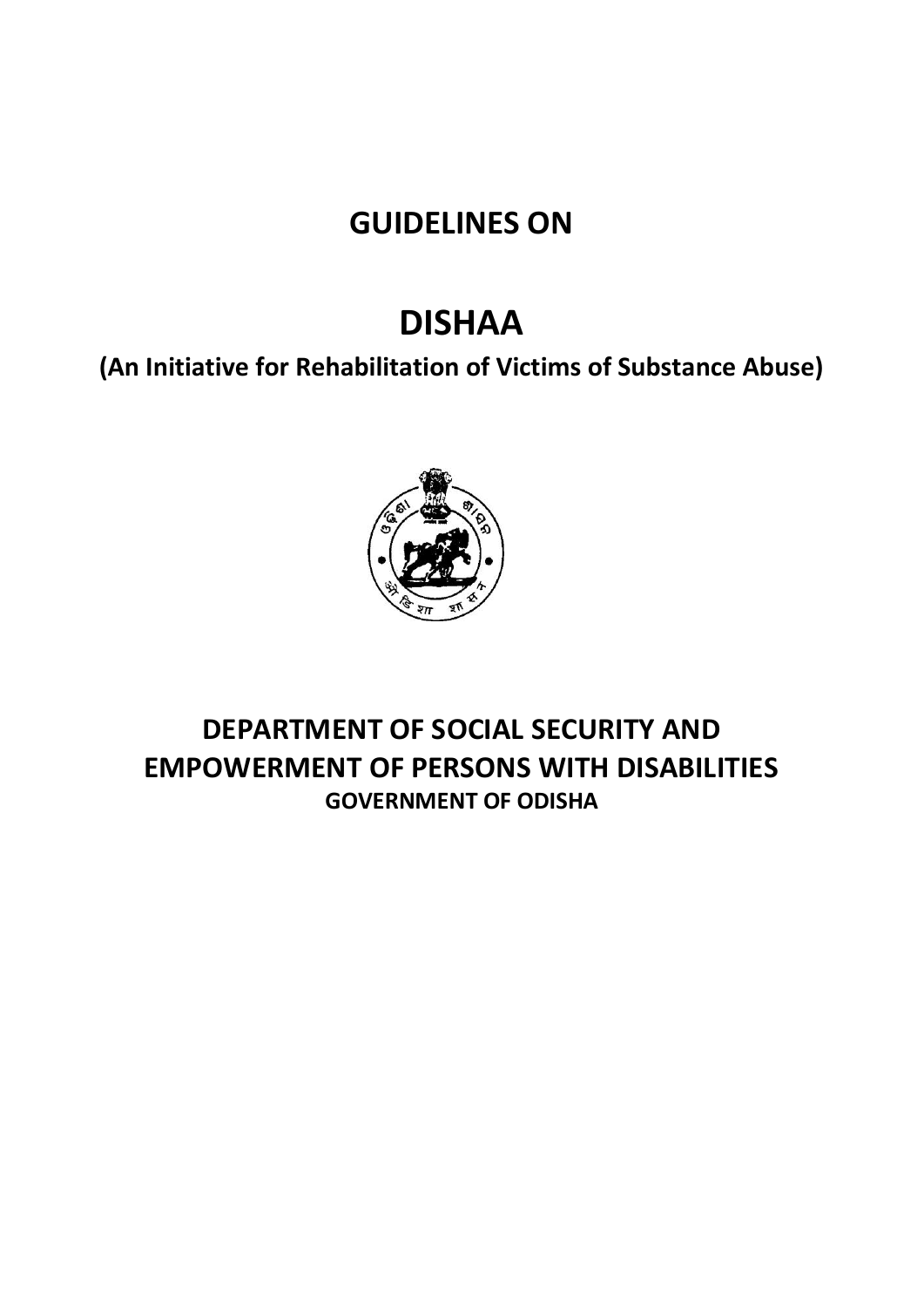### **PROGRAMME COMPONENTS**

- 1) Information, Education & Preventive Campaign
- 2) Drug Demand Reduction
- 3) Counselling, Training and Guidance Centres
- 4) De-addiction Camps
- 5) Community Based Rehabilitation
- 6) Skill Training
- 7) Self-Employment
- 8) Drug De-addiction Centre
- 9) State Project Monitoring Unit
- 10) Research & Documentation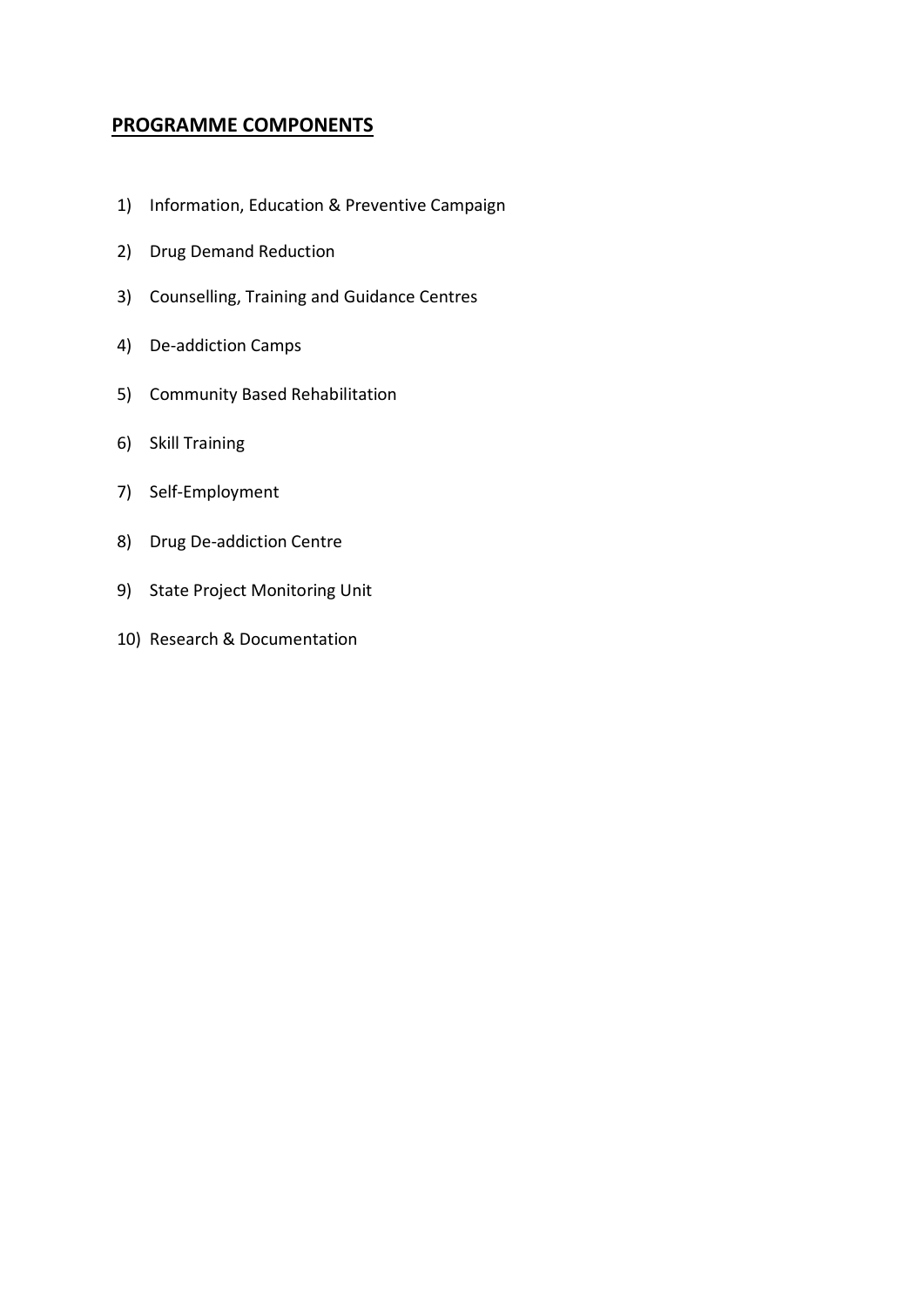# **DISHAA**

## **(An Initiative for Rehabilitation of**

## **Victims of Substance Abuse)**

- 1. **Introduction:** Narcotic Drugs and Psychotropic Substances Act, 1985, was enacted, inter alia, to curb drug abuse. Within the purview of the Act, "Narcotic Drug" means "coca leaf, cannabis (hemp), opium, poppy straw and includes all manufactured goods", whereas "Psychotropic substance" means "any substance, natural or synthetic, or any natural material or any salt or preparation of such substance or material included in the list of psychotropic substances specified in the Schedule". Section 71 of the Act (**Power of Government to establish centres for identification, treatment, etc. of addicts and for supply of narcotic drugs and psychotropic substances**) contains provisions for setting up of rehabilitation and treatment centres for drug dependent persons. The demand reduction strategies consist of education, treatment, rehabilitation and social integration of drug dependent persons for prevention of drug abuse.
- 2. **Objectives:** Objectives of the Scheme for Prevention of Alcoholism and Substance (Drug) Abuse include the following:
	- 1. To create public awareness and educate community and people about the ill-effects of alcoholism and substance abuse on the individual, the family, the workplace and society at large;
	- 2. To provide for community based services for identification, motivation, counselling, deaddiction, referral services, after care and rehabilitation for Whole Person Recovery (WPR) of addicts to make victims drug and crime free;
	- 3. To alleviate the consequences of drug and alcohol dependence amongst the individual, the family and society at large through family counseling and moral education;
	- 4. To provide support for skill upgradation, self-employment, organization of Self Help Groups (SHGs) and other assistance for gainful employment;
	- 5. To organize outreach activities including de-addiction camps, moral education and yoga camps, youth activities, campaign at educational institution level for prevention of substance abuse;
	- 6. To facilitate research, training, documentation and collection of relevant information to strengthen the above mentioned objectives and support other activities which are in consonance with the programme objectives;
- 3. **Strategies:** Services will be provided through District Disability Rehabilitation Centres (DDRCs), Integrated Rehabilitation Centre for Addicts (IRCAs), Non-Government Organizations (NGOs) and other Project Implementing Agencies (PIAs). With a view to reducing the demand for and consumption of alcohol and dependence producing substances including all Narcotic Drugs and Psychotropic substances covered under the NDPS, Act, 1985 and other addictive substance, other than tobacco, the thrust would be on preventive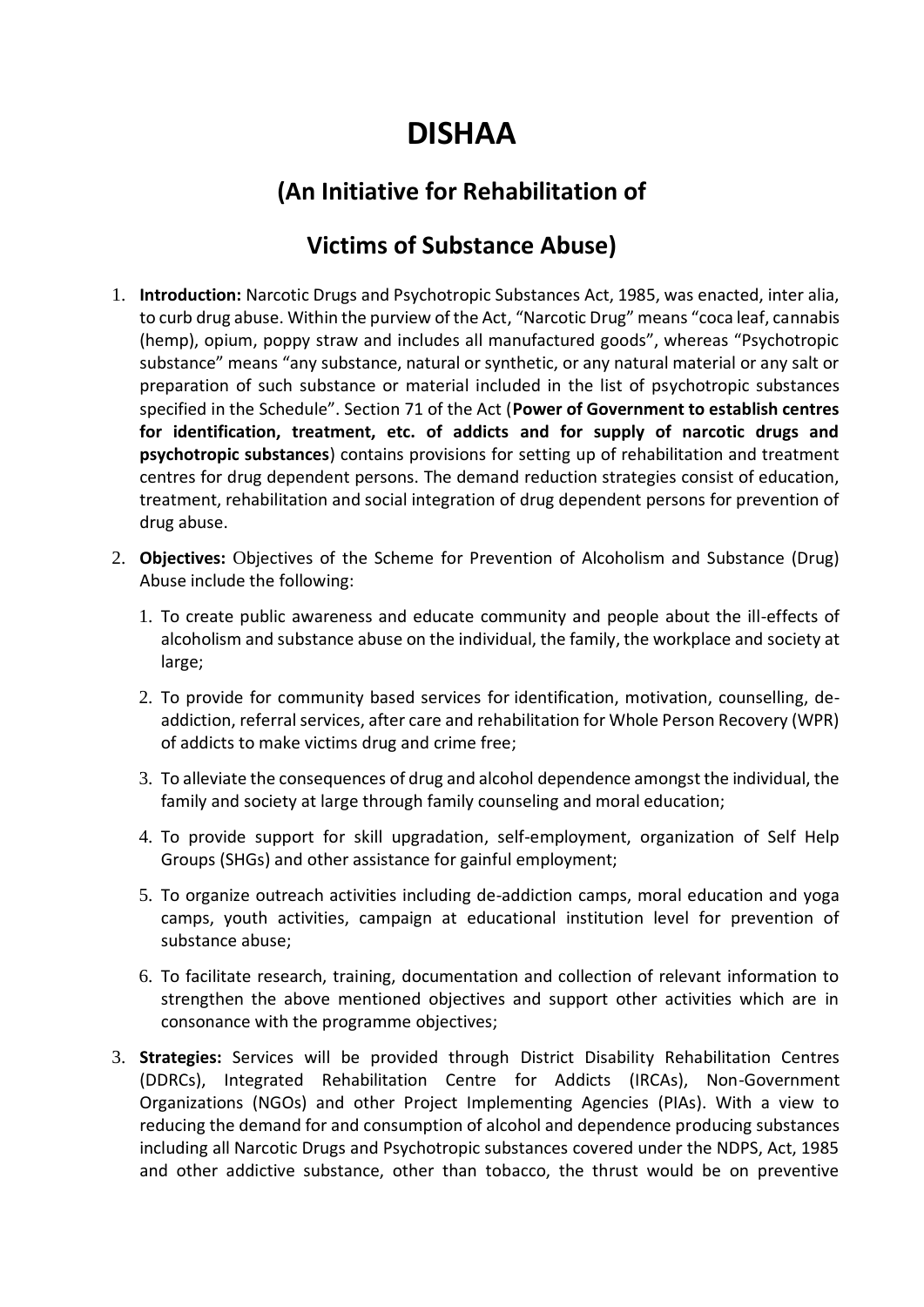education programmes and Whole Person Recovery of the drug dependent persons. In order to achieve the objectives of the scheme the key strategies will be as follows:-

- 1. Evolve culture-specific models for the prevention of alcoholism and substance abuse and for rehabilitation of drug dependent persons;
- 2. Promote collective initiatives and self-help endeavor among individuals and groups vulnerable to addiction or found at risk;
- 3. Increase community participation and public cooperation in the reduction of demand for dependence-producing substances;
- 4. Create and sustain an infrastructure of trained human resource personnel and service providers to strengthen the service delivery mechanisms;
- 5. Establish and foster appropriate synergy between State interventions, corporate initiatives, the voluntary sector and other stakeholders in the field of substance abuse prevention;
- 6. Facilitate networking among policy planners, service providers and other stakeholders, with an aim to encourage appropriate advocacy; and
- 7. Promote and sustain a system of continuous monitoring and evaluation including selfcorrectional mechanism.
- 4. **Target Groups:** All victims of alcohol and substance (drugs) abuse with a special focus on:-
	- 1. Children including street children, both in and out of school
	- 2. Adolescents/Youth
	- 3. Dependent women, children and young girls, affected by substance abuse
	- 4. High risk groups such as sex workers, Injecting Drug Users (IDUs), Transgender Persons, drivers etc.
	- 5. Prison inmates in detention facilities including children in juvenile homes addicted to drugs.

#### 5. **Programme Components**

- 1. Information, Education & Preventive Campaign
- 2. Drug demand reduction.
- 3. Counselling, Training and Guidance Centres
- 4. De-addiction Camps
- 5. Community Based Rehabilitation
- 6. Skill Training and self employment
- 7. Construction of Drug De-addiction centres
- 8. Research & Documentation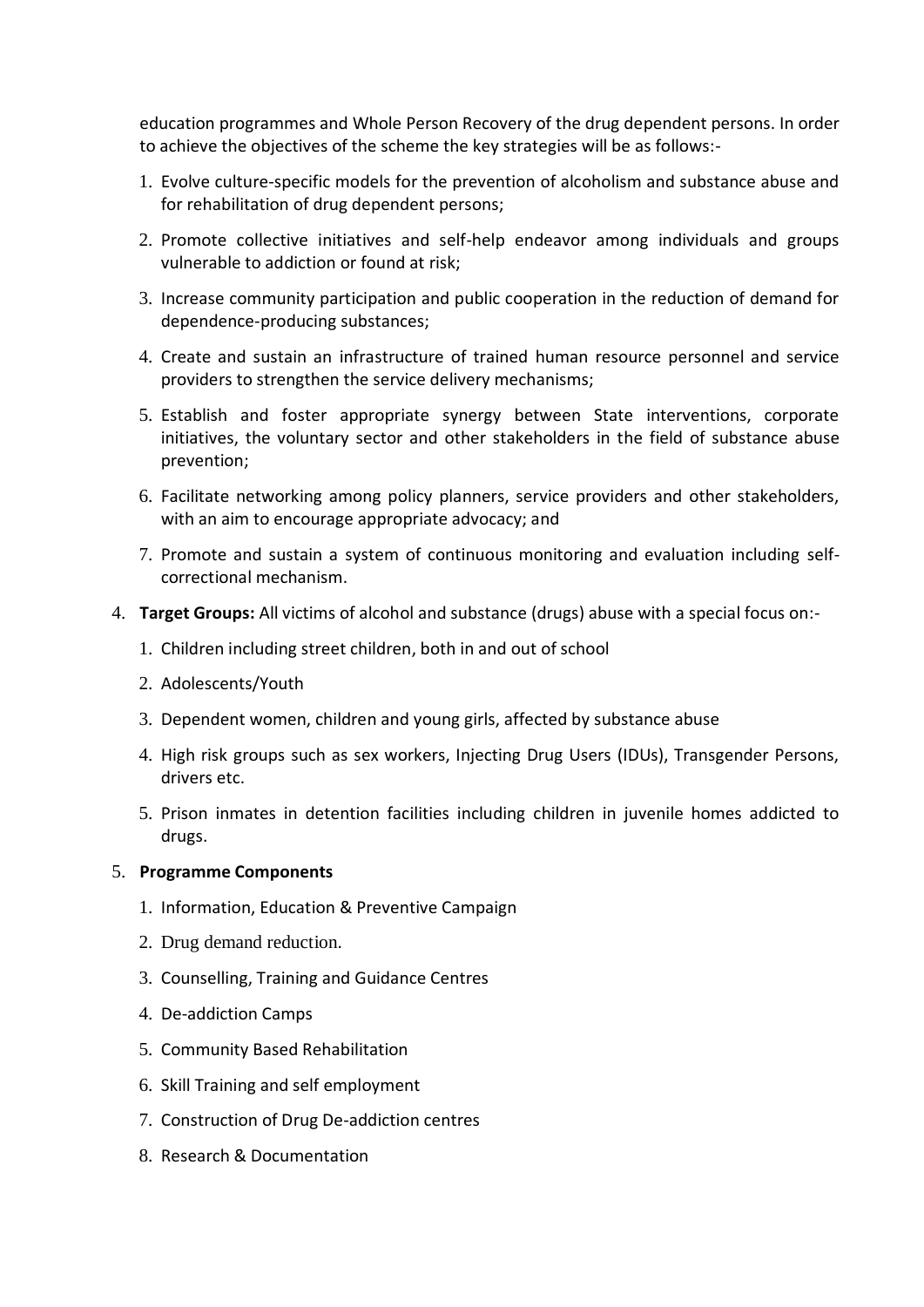- 6. **Information, Education & Preventive Campaign:** Awareness and Preventive Education should address specific and vulnerable target groups in communities, educational institutions, workplace, slums and youth groups with the purpose of sensitizing them about the impact of addiction, and the need to take professional help. Parents/teachers should be sensitized to develop skills to understand the psychology of the youth and to help them keep away from substance abuse. The high-risk groups like commercial sex workers, mobile population like tourists and truck drivers, children of alcoholics and drug addicts, children of HIV affected parents, street children, prisoners and school dropouts, should be specifically addressed. Awareness generation among school going children in the age group  $11 - 18$  years will be a priority. Trained Teachers and selected NGOs with good track record will deliver sessions and other activities in the schools. Following activities will be admissible:
	- 1. IEC material preparation (print/ electronic)
	- 2. Organization of fairs/ festivals
	- 3. Publication of magazines/ news letters
	- 4. TV/ Radio/ Print media publicity
	- 5. Cultural shows/ street plays
	- 6. Community level meetings/ campaigns
	- 7. Posters, Hoardings, Banners
	- 8. Events for substance abusers (sports/cultural)
	- 9. Such other awareness activities
- 7. **Drug Demand Reduction**: Drug abuse and illicit drug trafficking cause adverse effects on health; an upsurge in crime, violence and corruption; the draining of human, natural and financial resources that might otherwise be used for social and economic development; the destruction of individuals, families and communities; and the undermining of political, cultural, social and economic structures. A rapidly changing social and economic climate, coupled with increased availability and promotion of drugs and the demand for them, have contributed to the increasing magnitude of the global drug abuse problem. The complexity of the problem has been compounded by changing patterns of drug abuse, supply and distribution. There has been an increase in social and economic factors which make people, especially youth, more vulnerable and likely to engage in drug use and drug-related risk-taking behavior.
	- 1. **Prevention of peddlers**: with the co-ordination with the Excise Deptt. and Home Deptt. drug trafficking can be controlled. By following strictly NDPS Act 1985, the Customs Act, 1962, the Drugs and Cosmetics Act 1940, and any other law having connection with the enforcement of the provisions of NDPS Act. Police stations will be ranked and recognized for operating highest number of cases under disobeying NDPS Act.
	- 2. **Establishment of Treatment Centres**: Availability of treatment facilities for addiction in the Government health care settings (apart from Integrated Rehabilitation Centre for Addicts) will be augmented in collaboration with Health Department and Addiction Treatment Facilities (ATFs) will be set up in the Government Hospitals. ATF will include In-patient service and out-patient service facility.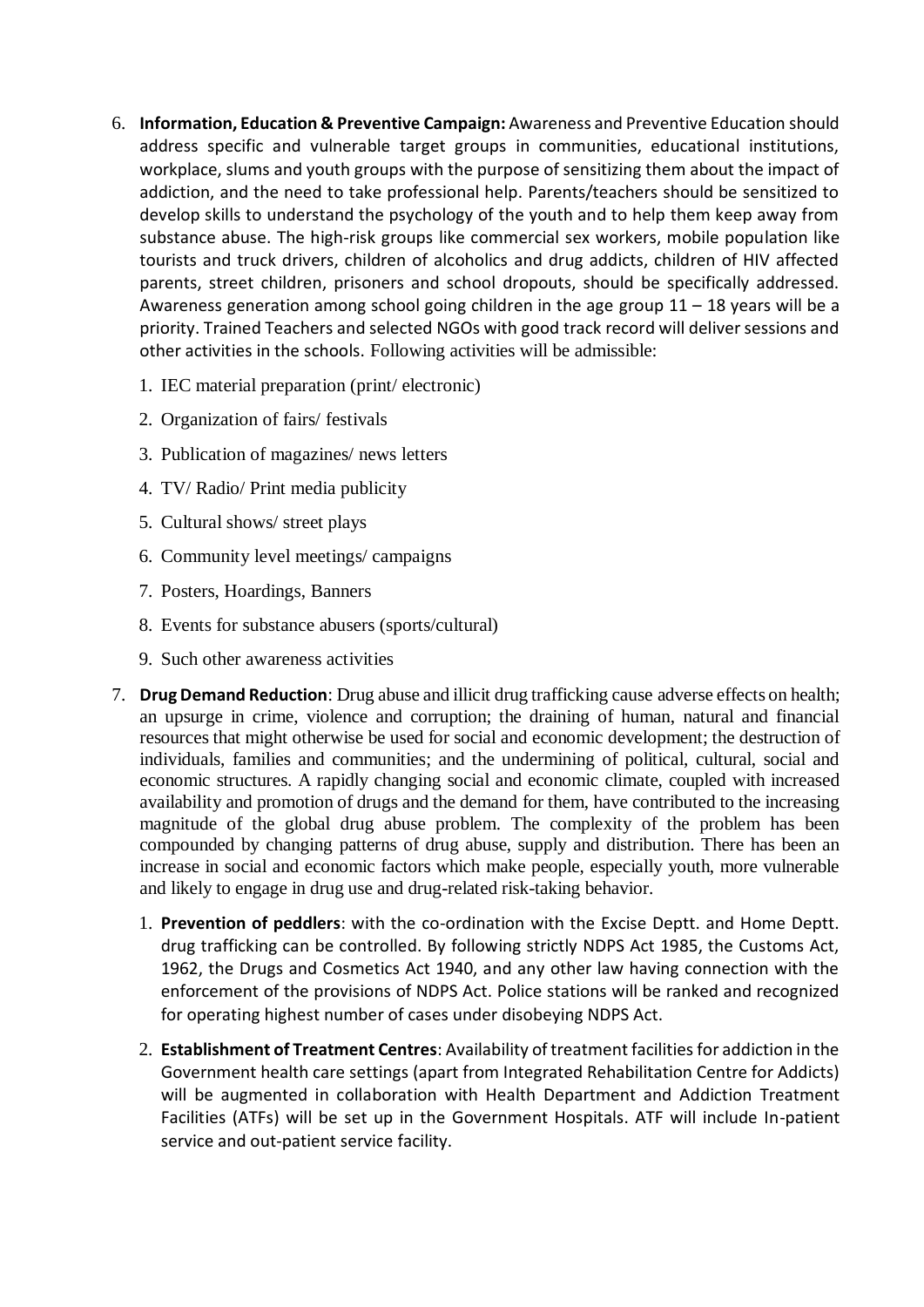- 3. **Drug Defense:** Despite being prohibited; drugs always find their way into prisons/juvenile homes all over the world. Some prisoners stop using drugs during incarceration but when they are out of the prison, they are vulnerable to restart drug use. In this scenario, it is utmost important to establish De-addiction Centres with skill training facility in the prisons and juvenile home for the betterment of addicts as they start a new life as soon as they go out of prisons.
- 8. **Counselling, Training and Guidance Centres**: Substance abusers often seen moving on the streets, market places and are engaged in offensive activities. The prolonged oppression and deprivation often leads towards personality disorder. Such persons will be identified and provided with essential counselling and guidance services, behaviour therapy, personality development and socialization support under this programme. This envisage total recovery of the addicted person leading to his socio economic rehabilitation through an appropriate combination of individual counselling, group therapy, yoga, exposure to self-help/support groups, and introduction to other recovering addicts. It would also include support and care to families of the addicted person. The centre will be provided with support staff including 2 Counsellors, 2 Trainers, onr IT Person and one Data Management Person/Call centre manager to run the services of the state unit. Following activities are planned:
	- 1. **At State level:** Virtual Learning, Resource & Counselling Centres (VLRCC) will be set up in State Headquarter to provide Couselling/training/guidance to field functionaries, Integrated Rehabilitation Centre for Addicts (IRCAs in the Districts), Local NGOs, PIAs, School level awareness programme (also Schools for NAPDDR initiative). Following activities will be taken up there:
		- 1. Counselling Services for NGOs
		- 2. Counselling Services for Affected people of Drug abuse
		- 3. Training Programmes for field officials and NGOs
		- 4. Online Training Programme for Teachers and Service Providers
		- 5. Call Centre services for all type of queries related to Drug Addiction
		- 6. Teaching Learning Material preparation
	- 2. **At District level:** Two Counsellors will be engaged in existing DDRCs for implementation of the programme. Counselling and guidance services must make efforts to:
		- 1. Identify areas of necessary change, educate to become aware of risk factors leading to relapse and evolve positive coping skills, support for strengthening inter-personal relationships and sustaining their recovery through follow-up services.
		- 2. Promote commitment to a drug and alcohol free life, adaptation to work and responsibility, facilitate social re-integration, encourage personal growth and selfrecognition, acceptance of higher values and encourage peer learning group working together for leading a drug free life.
- 9. **De-addiction Camps** De-addiction Camps may be organized in areas prone to substance (drug) abuse for mobilizing the community, promote awareness and collective initiative towards the prevention of alcoholism and substance (drug) abuse. District level functionaries/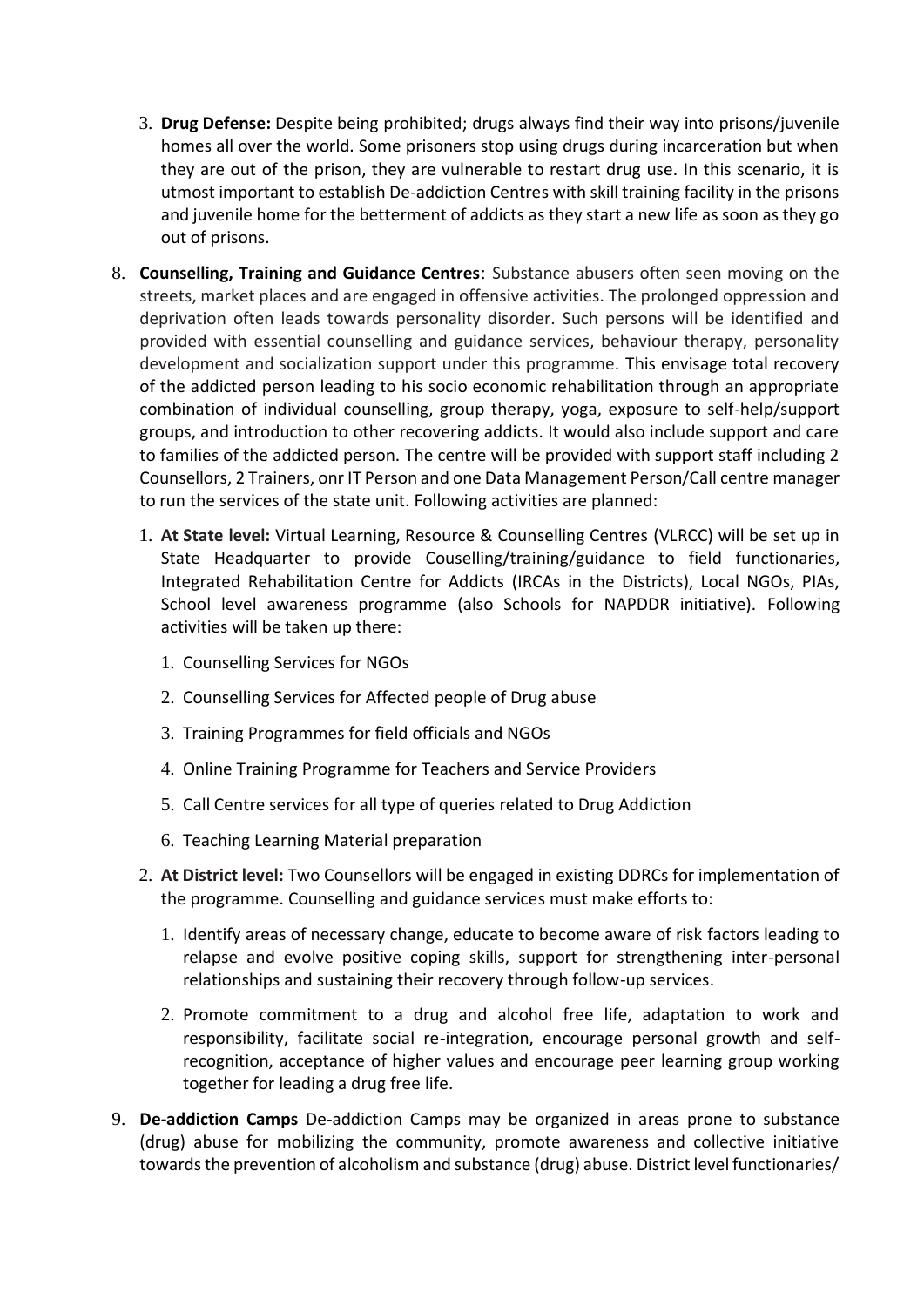local bodies/ IRCAs/ RRTCs/ CBOs/ Treatment Services/ Hospitals, etc., should be involved in planning and implementation of the camps. Each implementing agency would conduct regular camps. They would explore and utilize their staff and community resources for this purpose. In these de-addiction camps public education, motivation and campaign against substance abuse activities would also be taken up along with identification of abusers, listing and referral for treatment as well as follow –up services will also be undertaken. Financial assistance shall be admissible to eligible govt. & private organization for the activities to meet the objectives given in the guideline based on the merit of the proposal to be approved by the Department.

10. **Community Based Rehabilitation:** Implementing agencies need to develop innovative interventions to strengthen the community based approach towards rehabilitation of recovering addicts and in places of requirement may use services of half-way homes, drop-incenters etc. The focus is on partnership among the victims of substance abuse, families, community, rehabilitation, treatment and health professionals to provide required services in a non-institutional setting, in an environment where services for victims of substance abuse are deficient. Introducing de-addiction and rehabilitation services at a local or community level removes many obstacles to care, which are associated with institutions. The difficulty of travel and its expenses are eliminated or reduced to a minimum. The individual is not isolated from the community; family members and community volunteers are part of the de-addiction and rehabilitation process. Training of community leaders, women's groups, youth groups and local government officials may be conducted in local language with a focus on understanding the problem of addiction, the methodology of rehabilitation and relapse prevention.

#### 11. **Skill Training and self-employment:**

1. Skill development trainings will be provided to the victim of substance abuse above 18 years of age to enable them to start income generating activities on their own or get gainfully employed in some sector or the other. All victims of substance abuse not hailing from families of Regular Government Servants/ Retired Government Servants/ Tax Payers / annual family income of 2.50 lakhs would be covered under the programme subject to submission of evidence or self-declaration to the effect. Skill Development, is essential to victims of substance abuse to get wage/self-employment and for higher earnings, and/or improved working conditions, such as getting formal certification for hitherto informal skills, and/or moving from informal to formal sector jobs or pursue higher education/training. Soft skills (which would include computer literacy, language and workplace inter-personal skills relevant for the sector/trade) will be an integral part of the skills training process and will be suitably integrated into the course modules. All Skill Development courses offered under the scheme framework will conform to the standards prescribed under National Skill Qualification Framework (NSQF). The training will be provided in running Integrated Rehabilitation Centres for Addicts IRCAs in the State. It will be Entrepreneurship Development Programme (EDP) of around 15-40 days programme. The programme will start from 2<sup>nd</sup> week of admission under IRCAs and will continue till the completion of the training. On successful completion of the training a certificate will be given to beneficiaries under signature of District Social Security Officer of the District. However, training institutions other than IRCA may also be considered to impart skill training.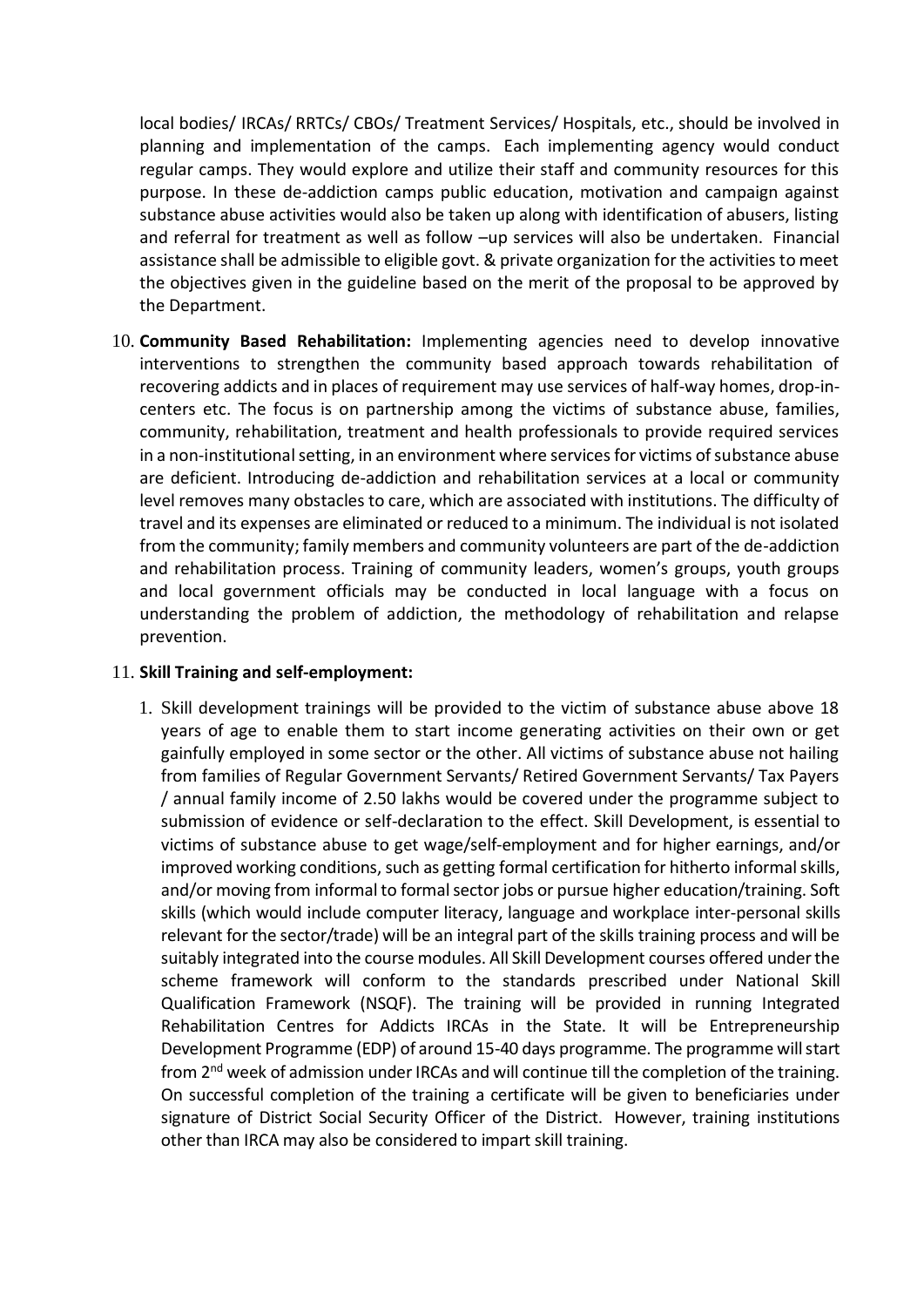2. **Self-Employment:** Socio-economic rehabilitation of victims of substance abuse is one of the core areas of concern. For this purpose, skill training along with entrepreneurship development training will be one of the priority activities. But, in many cases the victims of substance abuse instead of coming to vocational training centers are adopting to family professions or other economic activities with traditional training and practical experience by doing. Among all these categories a number of victims of substance abuse are not interested in any financial assistance but require a start up kit to start business. They face problems in availing such kits due to want of support they require for the purpose. Potential victims of substance abuse can be identified along with the trade they are interested in pursuing and can be provided assistance under relevant government programmes. Support may also be made available for group endeavors including production; marketing, service centres etc. can also be promoted by the beneficiaries.

#### 12. **Drug Deaddiction Centre**:

Construction, Operation and maintenance of Drug De-addiction Centers are prioritized to address the increasing incidences of Drug abuse & addiction in the State. This Department would provide financial assistance to Institutions/ NGOs for Drug Treatment Centres for outpatient & permanent infrastructure at strategic locations for consultation and rehabilitation while for inpatients it will be provided for running and maintenance of Drug Deaddiction Centers. Under this programme the following expenditure is permissible:

- a) Construction of Drug De-addiction Centers
- b) Maintenance of De-addiction Centers
- c) Procurement of Equipment
- 13. **Project Management Unit (PMU):** State level Project Management Unit (PMU) under this Department will work for collection of data, information and monitoring of the De-addiction Centre functioning in the State and Awareness Campaign on prevention of alcoholism and Drug Abuse in the District Head Quarters as well Block & GP level. The following positions are provided for the PMU.

| SI.No. | <b>Designation of Consultant</b> | No. of Post | Qualification                                                  |
|--------|----------------------------------|-------------|----------------------------------------------------------------|
| 1      | Sociologist                      |             | Masters degree in<br>Sociology/ Social<br>Science/ Social Work |
| 2      | Livelihood Expert                |             | Any Post<br>Graduate/MBA                                       |
| 3      | Peon                             |             | 8 <sup>th</sup> Class Pass                                     |
| 4      | Hiring of Vehicle                |             |                                                                |

- 14. **Research & Documentation:** With an aim to develop measures based on scientific evidence that are relevant to different socio-cultural environments and social groups, continuous research & studies would be undertaken in collaboration with other apex institutions on drug use pattern and relevant areas. The activities admissible in this category:
	- 1. Conducting State Survey on Extent and Pattern of Substance Use;
	- 2. Continues research, studies and innovation on drug use pattern and relevant areas;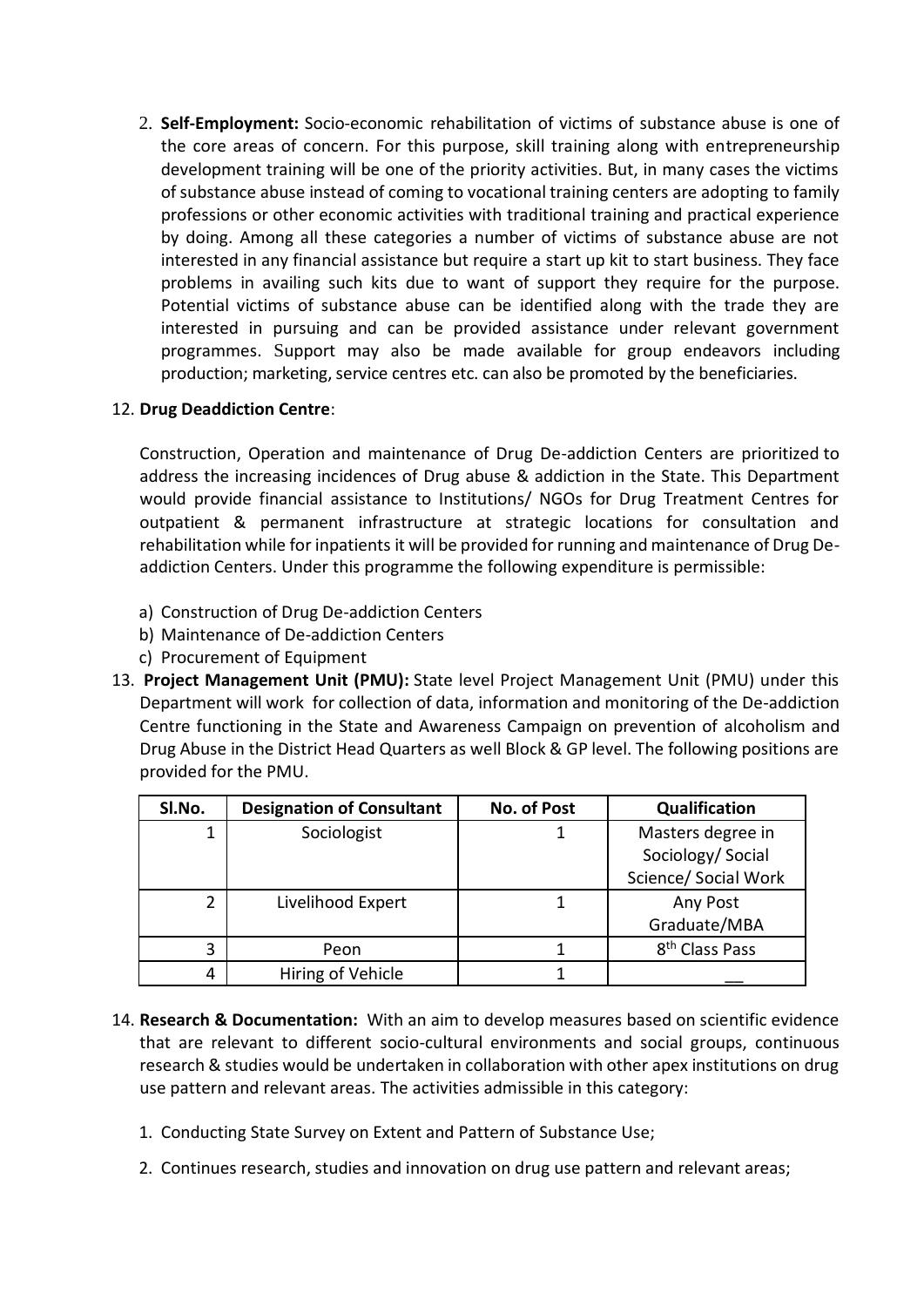- 3. Maintaining Drug Abuse Monitoring System (DAMS) and establishing database on substance use;
- 4. Any other activity relating to research under the programme.
- 15. **Role of District Administration**: District Administration will coordinate and converge the programmes and schemes of the Government for promoting comprehensive rehabilitation of the ex-addicts in the district. District Administration needs to undertake detailed survey to identify all victims of substance abuse living in the district so that an action plan to cover each person by appropriate benefits can be drawn up. Most of the problems of the victims of substance abuse could be dealt with by effectively bringing them into the fold of Government schemes that already exist. Roles may include:
	- 1. Survey and identification of all victims of substance abuse and creation of database.
	- 2. Convergence and synergy among various development schemes for victims of substance abuse such as homestead land, housing, Aadhaar Card, Ration Card etc.
	- 3. Health care and restoration of their physical strength by diagnosis and treatment of their diseases and promote universal health insurance coverage.
	- 4. Ensure coverage of victims of substance abuse in all programmes and schemes, employment and self- employment etc. and support for tool kits and CMRF assistance
	- 5. Developing daily living and activity skills by restoring their psychological strength, confidence and self-esteem.
	- 6. Provide opportunities to all victims of substance abuse for redressal of grievances, settlement of issues concerning social justice.
	- 7. Basic literacy should be provided to develop sustainable life skills through training programme.
	- 8. Enroll all victims of substance abuse in different social security programmes and develop social identity for them.
	- 9. Promote participation of line departments, NGOs, Red Cross and other CSR agencies in the process of rehabilitation of victims of substance abuse.
- 16. **Role of Block/ ULB Administration:** The Block/ Urban Local Body Administration are expected to coordinate and converge the programmes and schemes of the Government for promoting comprehensive rehabilitation and due rights and opportunities for the victims of substance abuse in their respective jurisdiction through:
	- 1. Coverage of victims of substance abuse under different schemes of poverty alleviation, housing, pension etc.
	- 2. Sensitization of local leaders and PRI members on rights and issues concerning victims of substance abuse.
	- 3. Participation of CBOs, BNVs, and other stake holders at the grass root level.
	- 4. Survey and identification of victims of substance abuse, implementation of schemes and instructions issued by the Department/ District Administration.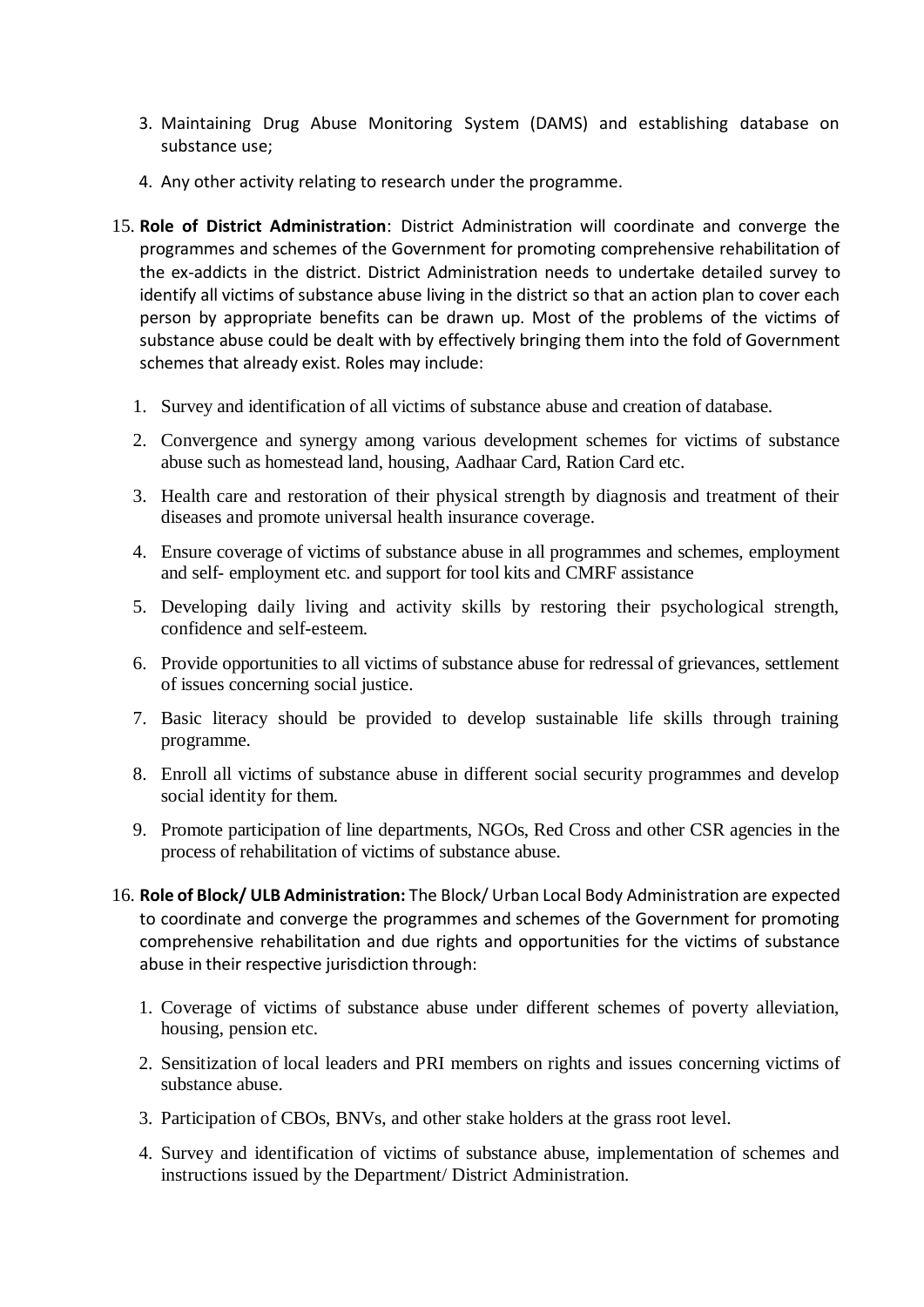#### 17. **. Monitoring**

- 1. Monitoring of the scheme will be done by the Social Security & Empowerment of Persons with Disabilities Department, Government of Odisha through the on-line portal.
- 2. The DSSOs shall ensure that list of beneficiaries, with necessary particulars such as Aadhaar number, mobile number and address, is maintained properly and category-wise in respect of their districts concerned.
- 18. **Administrative Expenses:** For meeting administrative expenditure incidental to implementation of the scheme, a provision of not exceeding 3% of the total budget shall be kept as administrative expenditure. Following administrative expenses are likely to be involved:
	- 1. Engagement of manpower at the Department for execution of the project. As the magnitude of data to be entered and processed would be enormous and the scheme gets implemented over the years there would be a need to engage qualified skilled personnel right from the beginning to ensure the data base of computerized systems are operational.
	- 2. Travel and communication.
	- 3. Publishing advertisements and other publicity materials to generate awareness among the targeted beneficiary group.
- 19. **Budget & Utilization:** The Collectors concerned should place the estimated budget requirement for their respective districts well in advance to the SSEPD Dept. for release of funds. In case of NGOs the application/ request for funds shall be submitted to the SSEPD Dept. in prescribed performa enclosed in **Annexure- A** along with support documents. Proper records of beneficiaries, the acknowledgement of receipt of appliances by them, the tender procedure followed etc. should be maintained as per govt. financial procedures. Utilization Certificates for the programme/ project should be sent to the Director SSEPD by  $31<sup>st</sup>$  March of the ongoing financial year. Similarly, the NGOs shall submit utilization certificate (**Annexure-B**), audited statement and report cards along with such other documents as may be asked for. All soft copies must be sent to the Director, SSEPD at [ssepdsec.od@nic.in](mailto:ssepdsec.od@nic.in) within one month of completion of programme/ activity.
- 20. **Litigations**: Any litigation on matters arising out of this scheme will be subject to sole jurisdiction of the courts situated in State Capital Territory of Bhubaneswar.
- 21. **Review & Changes**: Social Security & Empowerment of Persons with Disabilities Department, Government of Odisha may, at its discretion, undertake review of the scheme as and when required. SSEPD Department may, at its discretion, make necessary changes in the provisions of this scheme, as and when felt necessary, with the approval of Secretary of that Department in consultation with the Financial Adviser concerned.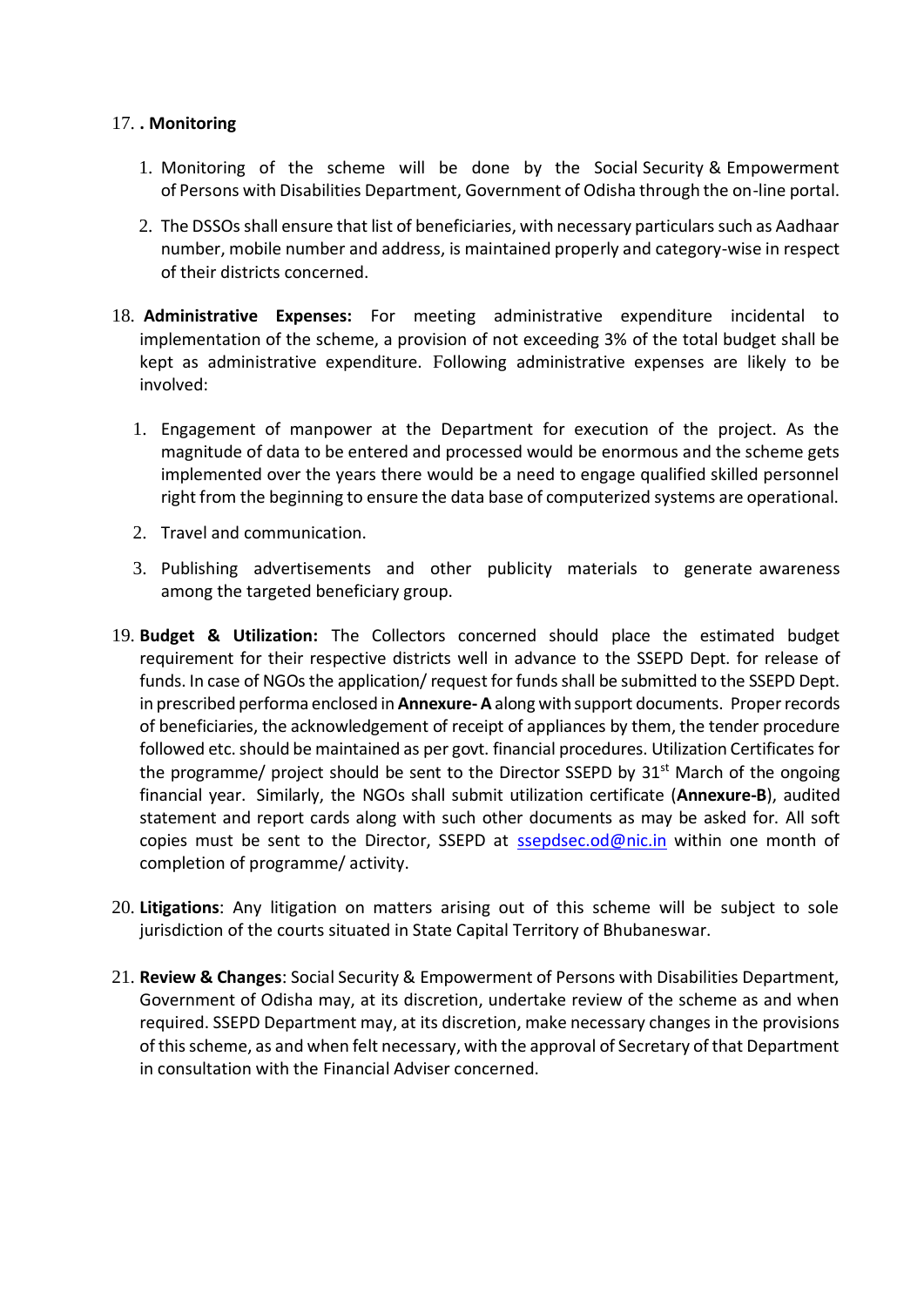#### **Form of Application for Grant –in-Aid to NGOs/ VOs**

**:**

**:**

**:**

**:**

**:**

**:**

**:**

**:**

**:**

1. Financial Year for which Grant –in-

Aid Requested for

- 2. Project for which grant –in- aid applied for (enclose detail project proposal & beneficiary list )
- 3. Amount of grant-in-aid applied for (enclose detailed estimate)
- 4. Name & complete address of managing organization (PIN Code, Phone, Fax, website, Email etc.)
- 5. Date of Establishment **:**
- 6. Registration Details (Act under which **:** registered with no. & date) (enclose copies of certificates & Byelaws)
- 7. If registered under FCR Act, registration number, date & validity period (Enclose copy)
- 8. Registration under Income Tax Act 1961 (PAN number, 12 AA, 80G etc.) (Enclose copies)
- 9. Registration under PWD Act 1995 and NTMR Act 1999 if any (enclose copies)
- 10. Details of Governing Body/Managing Committee of the

Organization (in the format)

- 11. Financial status of the organization (enclose auditor's report & balance sheet with IT return certificate for last 3 years.
- 12. Whether separate project -wise accounts have been maintained for

| $\bullet$ |     | Name &<br>Address | Occupation | Tel. No. | Educational<br>Qualification |
|-----------|-----|-------------------|------------|----------|------------------------------|
|           | No. |                   |            |          |                              |
|           |     |                   |            |          |                              |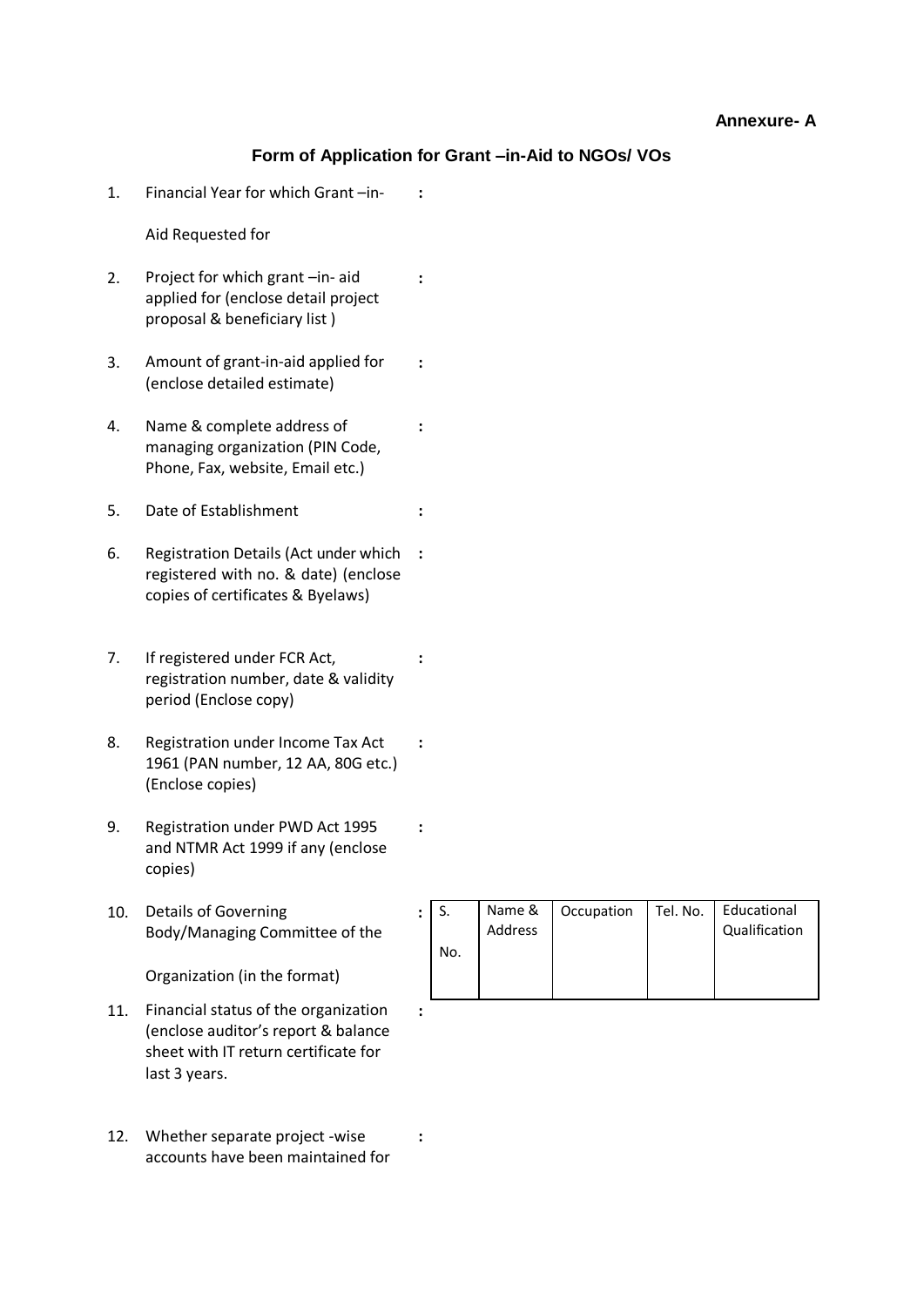grants sanctioned earlier?

13. Whether principle of jointoperation **:**

of Bank Accounts is beingfollowed?

14. Details of assets of the organization

(in format)

- 15. List of available staff : SI. Name&
- 16. Activities/ programmes of the organization (please enclose latest annual report )

**:**

**:**

**:**

**:**

17. Projects/ programmes under

implementation (in format)

- 18. Weather the organization is ever black listed or charge sheeted by any authorities? If yes details thereof.
- 19. Details of Bank Account (with branch address, account number, IFSC/ RTGS code etc.)
- 20. Name and address of contact person with mobile & email address
- 21. Utilization Certificate in respect of last year's GIA submitted or not. Enclose a copy of the same.
- 22. Any other (specify) **:**

: SI. Items No. of Units Value

Address Qualification Experience

|  |  | Project<br>Name | Location | Beneficiaries<br>(category & no.) | Project<br>cost |
|--|--|-----------------|----------|-----------------------------------|-----------------|
|--|--|-----------------|----------|-----------------------------------|-----------------|

**Signature of Secretary/ President with Seal**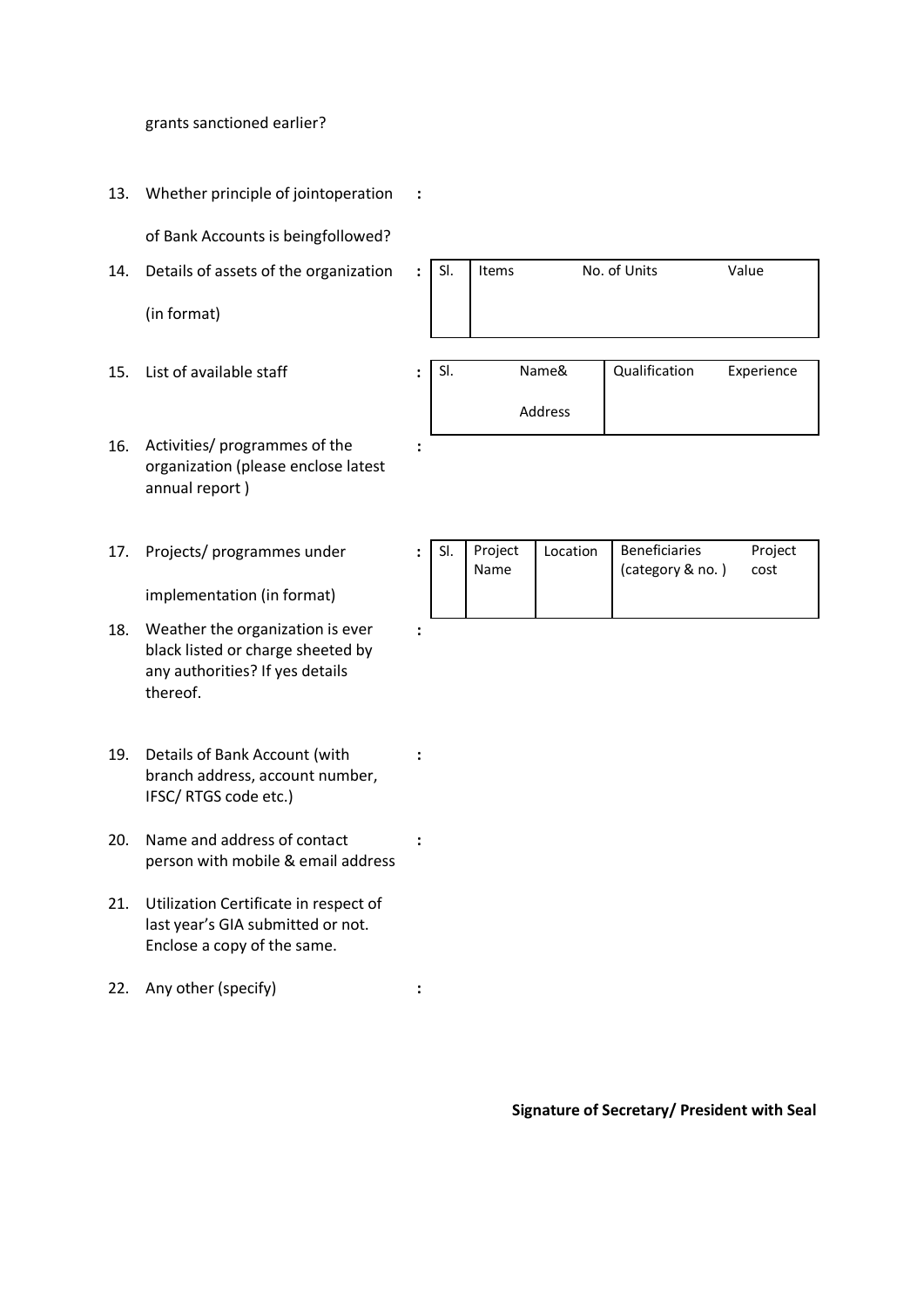#### **Annexure- B**

#### **FORM O.G.F.R. 7 A**

#### *(See* Rule 172)

|      |      | (See Rule $1/2$ )                                                                                                                                              |  |                                  |
|------|------|----------------------------------------------------------------------------------------------------------------------------------------------------------------|--|----------------------------------|
|      |      | Form of "Utilization Certificate for the Year                                                                                                                  |  |                                  |
|      |      |                                                                                                                                                                |  |                                  |
|      |      | year, and the amount available for expenditure during the said year were as follows: -                                                                         |  |                                  |
| I.   | (a)  | Unspent balance at the end of the year                                                                                                                         |  |                                  |
|      | (b)  | Grant received during the year of                                                                                                                              |  |                                  |
|      |      | Quote the number and date of authorization issued by Accountant-<br>General, Odisha. Whenever                                                                  |  |                                  |
|      |      | it is dependent on such authority and in other cases only the<br>number and date of sanction and designation of sanctioning<br>authority.                      |  |                                  |
|      |      | (F. D. Memo. No. 30007-(144) F-, dared the 2?th July, 1962)                                                                                                    |  |                                  |
|      |      |                                                                                                                                                                |  |                                  |
| Ш.   |      | Expenditure during the year                                                                                                                                    |  |                                  |
|      | (i)  | Out of unspent Balance as in1 (a) above                                                                                                                        |  |                                  |
|      | (ii) | Out of the grant referred to in 1 (b) above                                                                                                                    |  |                                  |
|      |      | <b>Total</b>                                                                                                                                                   |  |                                  |
| III. |      | unspent balance at the end of the year                                                                                                                         |  |                                  |
| 2.   |      |                                                                                                                                                                |  |                                  |
|      |      | shown as balance at the end of the year.  is available for expenditure and no part or it<br>has been diverted to other purposes.                               |  |                                  |
| 3.   |      | I further certify that a list of works on which expenditure Rs has been incurred and the<br>amount spent on each has been prepared and maintained in my office |  |                                  |
|      |      |                                                                                                                                                                |  |                                  |
|      |      |                                                                                                                                                                |  | Chairman/President/ Secretary of |
|      |      |                                                                                                                                                                |  | <b>DISTRICTOFFICER</b>           |
|      |      |                                                                                                                                                                |  | HEAD OF THE DEPARTMENT           |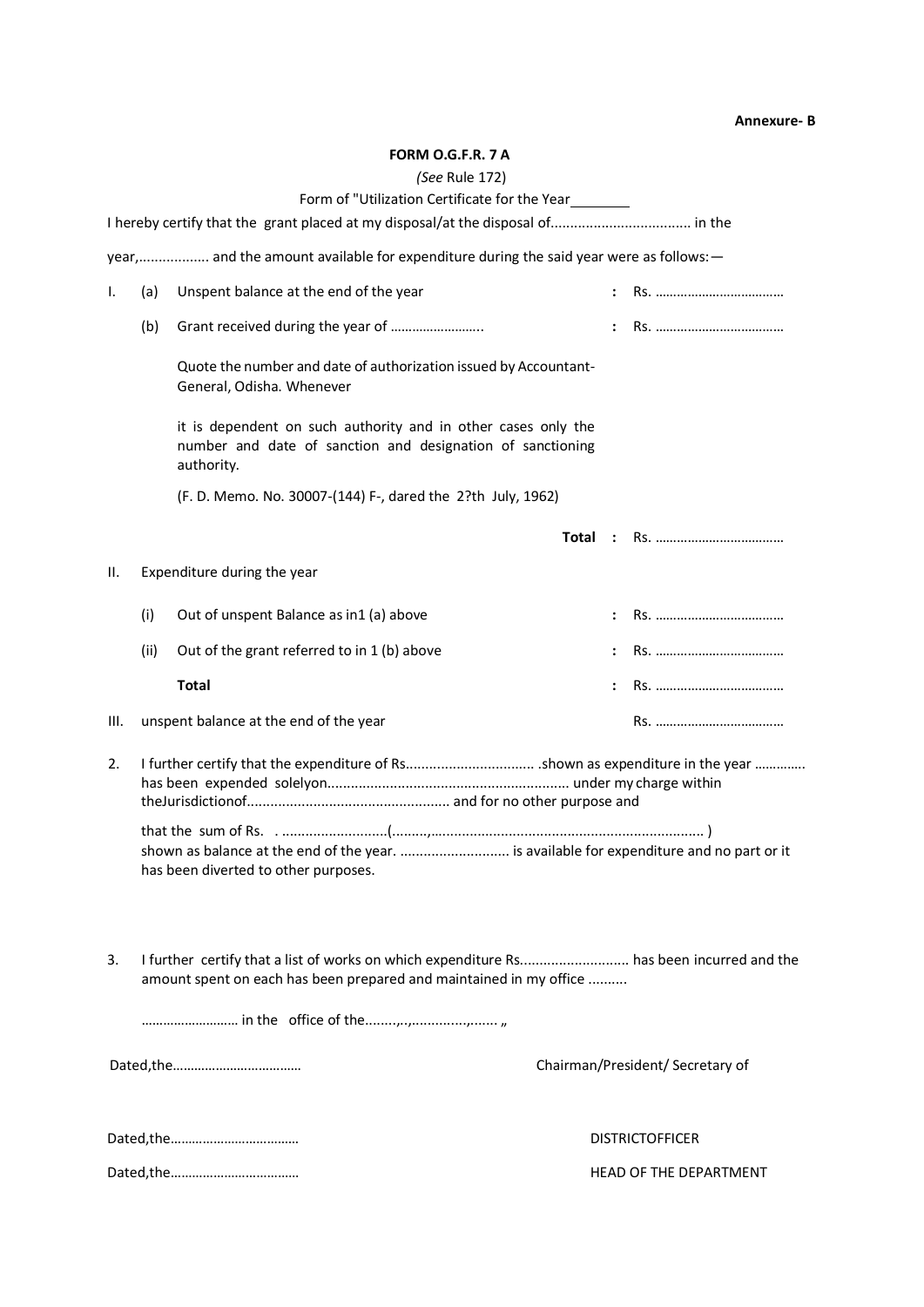#### **Annexure- C**

#### **MONTHLY PROGRESS REPORT**

|    | <b>Reporting Month</b>     | ٠                        |  |
|----|----------------------------|--------------------------|--|
| 2. | Programme / Component      | $\bullet$                |  |
| 3. | Progamme Location          | ٠                        |  |
| 4. | <b>Implementing Agency</b> | $\overline{\phantom{a}}$ |  |

### **Part I – Physical Progress**

| A              | <b>Skill Upgradation Training for Drug addicts</b> | Up to Last | Current | Total |
|----------------|----------------------------------------------------|------------|---------|-------|
|                |                                                    | Month      | Month   |       |
| $\mathbf{1}$   | Nos. registered for training                       |            |         |       |
| $\overline{2}$ | <b>Pre-training Counselling</b>                    |            |         |       |
| 3              | Skill training                                     |            |         |       |
| 4              | Post training support                              |            |         |       |
| 5              | Post training employment                           |            |         |       |
| 6              | Post training Self-employment                      |            |         |       |
| $\overline{7}$ | Post-employment follow-up                          |            |         |       |
| 8              | Others (Specify)                                   |            |         |       |
| B              | <b>Others</b>                                      | Up to Last | Current | Total |
|                |                                                    | Month      | Month   |       |
| $\mathbf{1}$   | <b>Counseling Services</b>                         |            |         |       |
| $\overline{2}$ | <b>Personality Development Training</b>            |            |         |       |
| $\overline{3}$ | Self-Employment                                    |            |         |       |
| $\overline{4}$ | Self- Employment Kits                              |            |         |       |
| 5              | Others (Specify)                                   |            |         |       |
| $\mathbf C$    | <b>Community Awareness (IEC)</b>                   | Up to Last | Current | Total |
|                |                                                    | Month      | Month   |       |
| $\mathbf{1}$   | <b>Meetings Conducted</b>                          |            |         |       |
| $\overline{2}$ | <b>Street Plays organized</b>                      |            |         |       |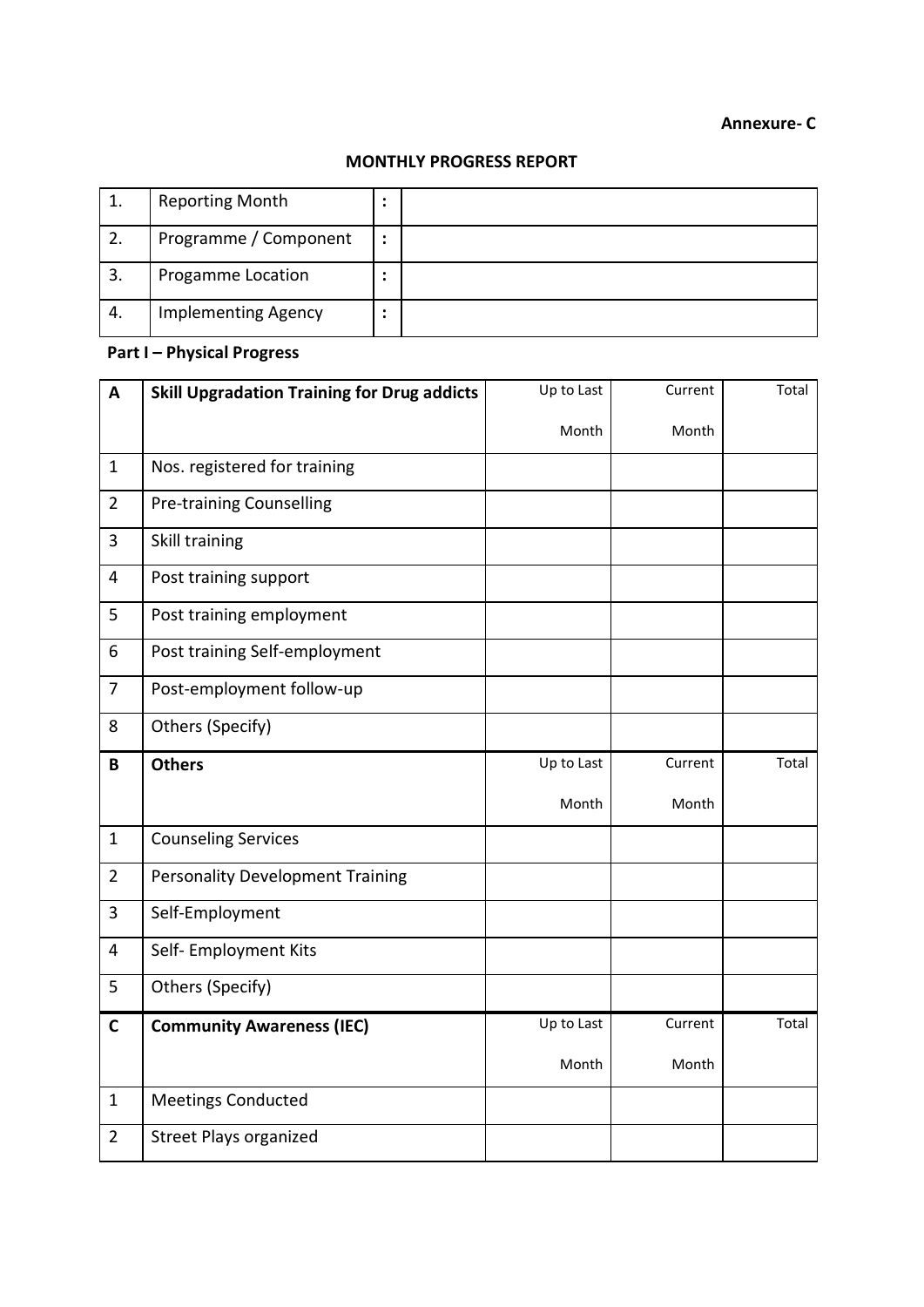| 3              | Video Shows organized                              |            |         |       |
|----------------|----------------------------------------------------|------------|---------|-------|
| 4              | <b>Events for TGs</b>                              |            |         |       |
| 5              | IEC material prepared                              |            |         |       |
| 6              | Cultural shows/ competitions organized             |            |         |       |
| $\overline{7}$ | Publication if any                                 |            |         |       |
| D              | <b>Virtual Learning Resource &amp; Counselling</b> | Up to Last | Current | Total |
|                | <b>Centres</b>                                     | Month      | Month   |       |
| $\mathbf{1}$   | No. registered for training of Field officials     |            |         |       |
| $\overline{2}$ | No. registered for training of NGOs/PIAs           |            |         |       |
| $\overline{3}$ | No. registered for training of Addicted<br>persons |            |         |       |
| $\overline{4}$ | <b>Total Online Programme conducted</b>            |            |         |       |
| 5              | <b>Teaching Learning Material prepared</b>         |            |         |       |
| D              | <b>Counselling Centres at DDRCs</b>                | Up to Last | Current | Total |
|                |                                                    | Month      | Month   |       |
| $\mathbf{1}$   | No. of addicts identified                          |            |         |       |
| $\overline{2}$ | No. of counseling sessions conducted               |            |         |       |
| 3              | No. of addicts placed at IRCAs                     |            |         |       |
| 4              | No. of addicts placed at Hospitals                 |            |         |       |
| 5              | Community awareness programme<br>conducted         |            |         |       |
| 6              | No. of Family counseling conducted                 |            |         |       |
| $\overline{7}$ | Any other (specify)                                |            |         |       |

### **Part II – Special Aspects**

|   | Details of Notable Events   |                                            |
|---|-----------------------------|--------------------------------------------|
|   | <b>Special Achievements</b> |                                            |
| ς | <b>Success Stories</b>      | Enclose Case History with Photograph/Video |
| 4 | Problems, if any during     |                                            |
|   | Others (Specify)            |                                            |